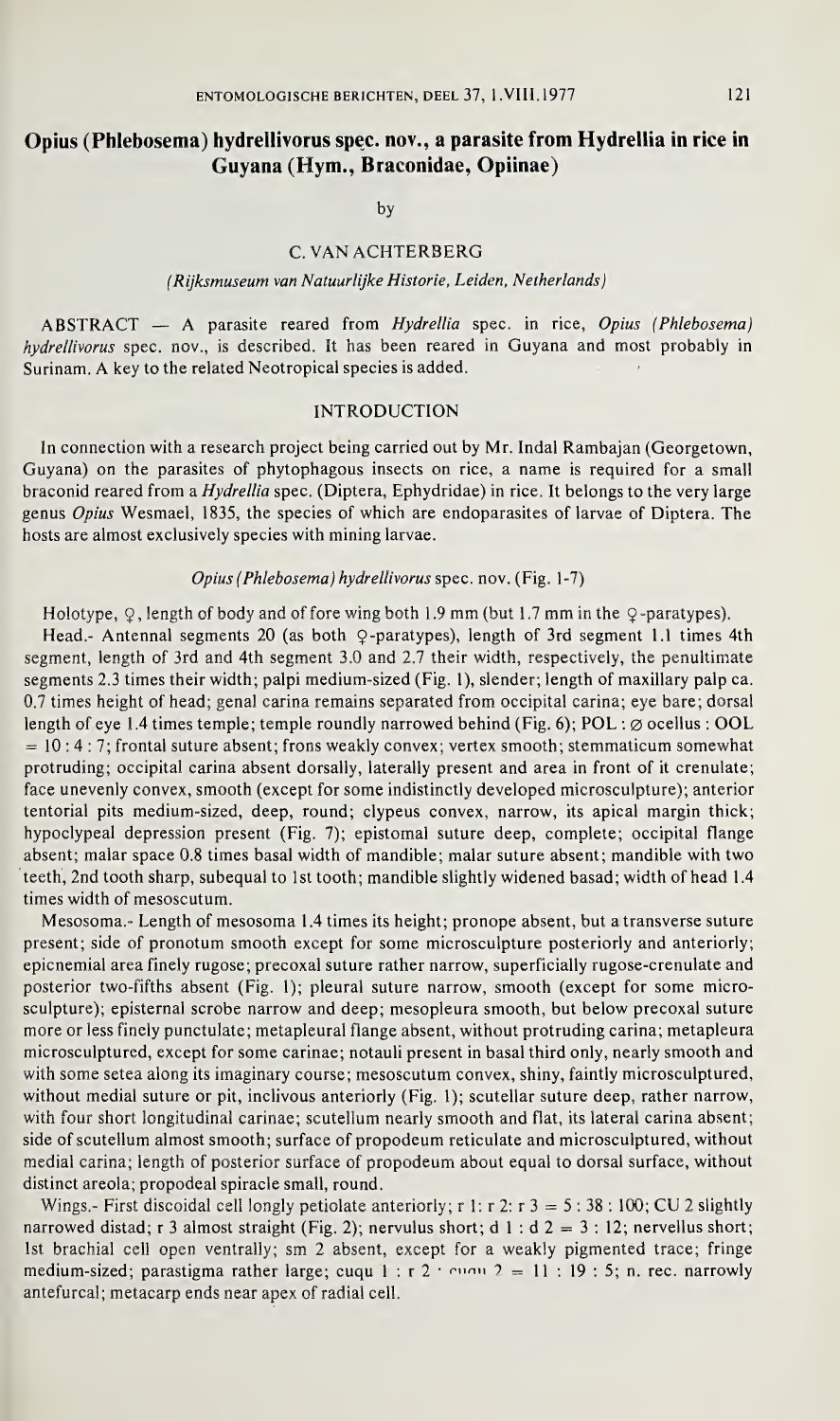

Fig. 1-7, Opius (Phlebosema) hydrellivorus spec. nov.; 1-3, 5-7, holotype; 4, paratype, 9, 1, habitus, lateral aspect; 2, wings: 3, hind leg, lateral aspect; 4, propodeum and three basal segments of metasoma, dorsal aspect; 5, mesonotum, dorsal aspect; 6, head, dorsal aspect; 7, head, frontal aspect. 1-3: scale line; 4-7: 1.5 times scale line. $\ddot{\phantom{0}}$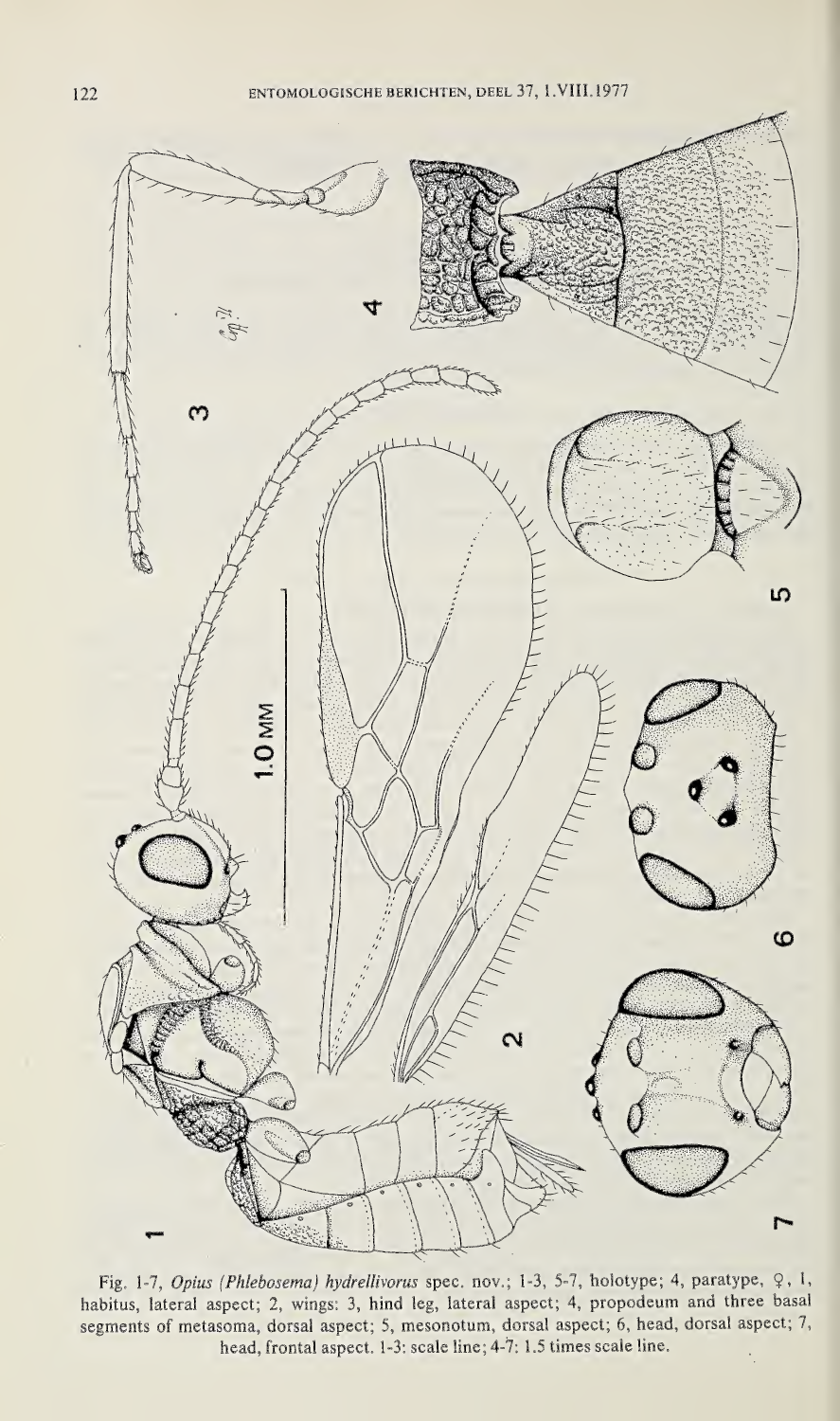Legs.- Hind coxa smooth; femur and tibia smooth; all tarsal claws simple and slender; femur, tibia and basitarsus of hind leg 4.0, 9.3 and 6.5 times their width, respectively; tibial spurs inconspicuous.

Metasoma.- Length of 1st tergite 0.7 times its apical width, its surface densely reticulaterugose, flattened medially, dorsal earinae present in basal half, spiracles flat, somewhat behind middle; giymma wide, narrowed apicad; laterope deep, elliptical; dorsope shallow; 2nd and 3rd tergites (except for the smooth margin of the latter) coriaceous (Fig. 4); length of 3rd tergite 0.8 times 2nd tergite; remainder of metasoma smooth; setae of 4th-6th tergites in rows; 2nd tergite with lateral crease; ovipositor straight; ovipositor sheath 0.12 times fore wing; hypopygium large.

Colour.- Brownish yellow; antenna (except for parts of scapus and pedicellus), stemmaticum, telotarsi, tegulae and ovipositor sheats, dark brown; pterostigma brown; wings slightly infuscated.

Holotype in author's collection, to be deposited in the Rijksmuseum van Natuurlijke Historie, Leiden: "British Guyana, Burma, endopar. of Hydrellia sp. in rice, 8.11.1976". Paratypes: topotypic, 2  $\circ$  2  $\circ$  and 1  $\circ$  (the allotype) (author's collection and Naturhistorisches Museum, Wien).

The male is essentially like the female, but length of body 2.1 mm, length of fore wing 1.9 mm, antennal segments 25 and length of 1st metasomal tergite 0.9 times its apical width in the allotype.

Notes.- O. hydrellivorus spec. nov. is well characterized by the combination of the comparatively low number of antennal segments, the reduction of sm 2 resulting in the open brachial cell and the smooth pleural suture. According to Fischer (1968) this species belongs to the coleogaster-group of his section C. The species in this group share the following characters: medial mesoscutal pit or suture absent; precoxal suture sculptured, hypoclypeal depression present, and n. rec. antefurcal or interstitial. The Neotropical species of the coleogaster-group with the second metasomal tergite sculptured and without sublongitudinal sutures may be keyed as follows: (the insertion of the species described by Fischer are based on his extensive descriptions)

| 1a. Antennal segments of $\varphi$ 25-31; sm 2 present; B 1 closed posteriorly; subdiscoideus from B 1 |
|--------------------------------------------------------------------------------------------------------|
| medially; body blackish, if yellowish, then propodeum finely rugose and tegulae yellowish              |
|                                                                                                        |
| b. Antennal segments of $\varphi$ 20; sm 2 absent, except for a weakly pigmented trace;                |
| subdiscoideus from B 1 more posteriorly (Fig. 1); body mainly yellowish; tegulae dark                  |
| brown; propodeum reticulate; Guyana hydrellivorus spec. nov.                                           |
| 2a. Pleural suture finely crenulate; antennal segments of $\varphi$ 25-29; body mainly blackish 3      |
| b. Pleural suture smooth, antennal segments of $\varphi$ 31; body mainly reddish or yellowish; Brazil  |
|                                                                                                        |
| 3a. Face smooth, shiny; antennal segments of $\varphi$ 25; length of body ca. 1.4-1.6 mm; Costa Rica   |
|                                                                                                        |
| b. Face shagreened, dull; antennal segments of $\varphi$ 29; length of body ca. 2.0 mm; Peru           |
|                                                                                                        |
| 4a. Temple almost as long as eyes dorsally; length of $r$ 2 ca. 2.0 times cuqu 1                       |
|                                                                                                        |
| b. Temple about half as long as eyes dorsally; length of $r$ 2 ca. 1.3 times cuqu 1                    |
|                                                                                                        |

According to Fischer (in litt.) this species is new to science and shows relationship to the Nearctic O. myakkensis Fischer, 1964. But myakkensis has the first brachial cell closed, the nervulus nearly interstitial and the body colour is mainly black.

The only other known New World species reanged from Hydrellia spp, is O. hydrelliae Muesebeck, 1933 from California. But e.g., hydrelliae has the vertex chagreened, the n. rec.